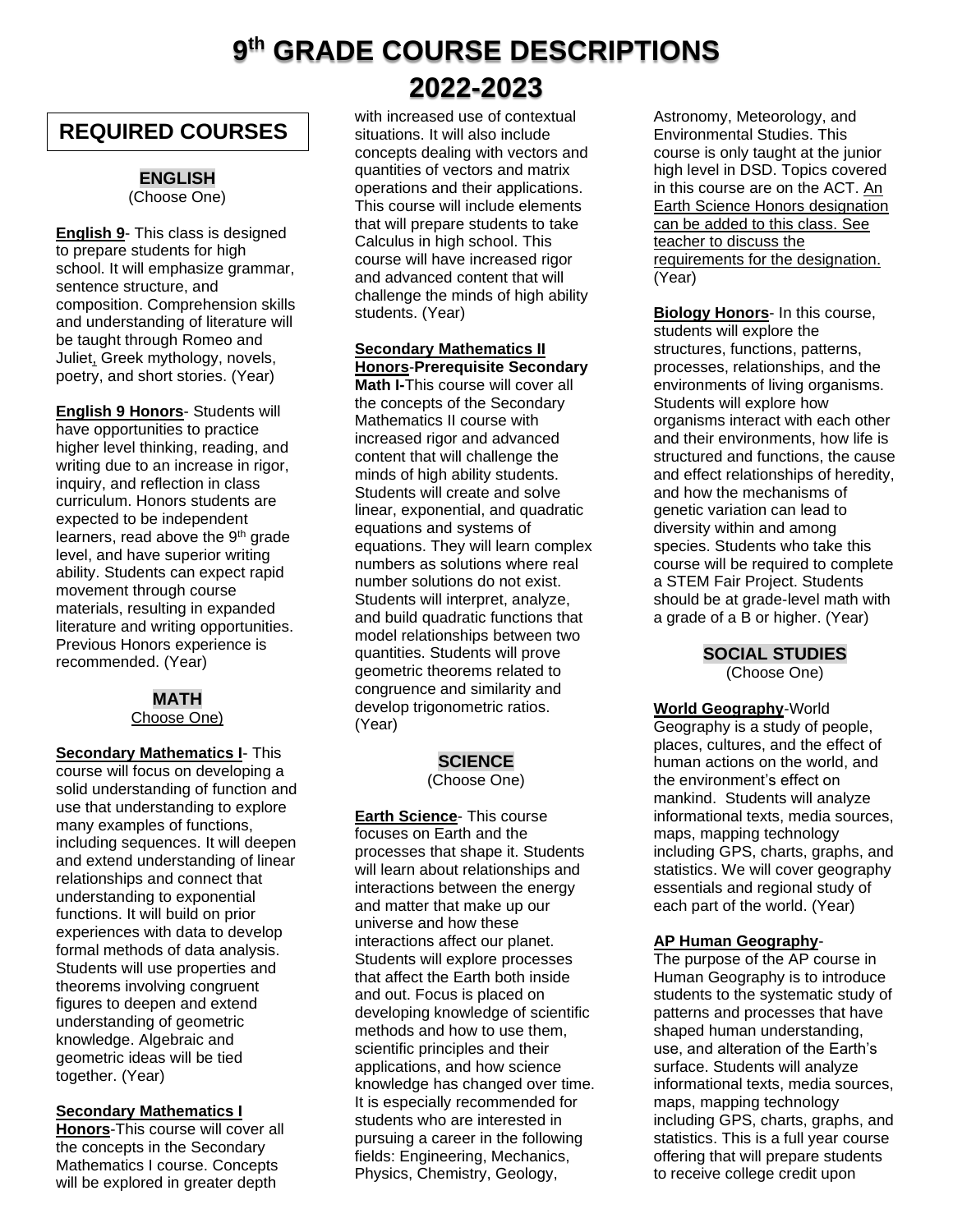passing the AP test. This is a university-level course and will move at a rigorous pace. Students should expect to work every day in class and regularly have out-ofclass readings and assignments. In addition to potentially earning University credits, students will experience a college-level course and gain a greater understanding of the world in which we live and the development of analytical thinking skills. Students must have demonstrated excellence in Social Studies. (Year)

# **PHYSICAL EDUCATION**

(Choose One)

**P.E.** - Students will be involved in a variety of co-ed team activities which will develop a positive attitude towards physical fitness and healthy lifestyles. Good sportsmanship is emphasized. Activities will aid in developing motor skills, individual coordination, and the cardiovascular system. Skills testing will be at an intermediate level. A required P.E. uniform will be used. **FEE \$10 for uniform**  (Semester)

**Warrior Wellness** - Students will be involved in activities that allow physical movement and cardio activities. Focus will be placed on health and wellness of the body through activity and nutrition. (Semester)

# **ELECTIVE COURSES**

# **Career and Technology Education (CTE)**

### **FAMILY & CONSUMER SCIENCES**

**Sewing Construction and Textiles**- This course is designed as an intermediate sewing class which will expand the student's knowledge and experience in the clothing and textiles area. It prepares individuals with skills in clothing construction. Easy beginning projects are made to ensure quick success. **FEE \$10** 

### **with additional fees to total approximately \$40** (Semester)

**Child Development I**- This course helps students attain an understanding of the aspects of human growth and development. Parenting skills are developed, positive guidance techniques and child-related issues are studied. **FEE \$10** (Semester)

### **Teaching as a Profession**-

Experience and participate as you learn about the role and characteristics of an effective educator. Observe and participate with teachers and students in the classroom. Learn about current teaching methods and instructional strategies. Explore assessments and when/how to use them. Discover how students learn and instruction for special student populations. Recognize ways to effectively use educational technology in the classroom. (Semester)

**Fashion Design Studio**- This course introduces students to the world of fashion. Areas to be included are elements and principles of design, textiles, consumerism and careers. **FEE \$10** (Semester)

**Foods/Nutrition I**- This class is designed for the students who are excited to develop both their knowledge of lab management as well as food preparation skills. This course includes instruction in proper nutrition for optimal fitness and physical performance. Attention is given to the selection and preparation of food and to personal health and well-being**. Students may have the ability to earn their Food Handlers Permit in this class. FEE \$15** (Semester)

**Interior Design**-This course includes identification of the elements and principles of design, housing choices, area planning, and careers. **FEE \$10** (Semester)

### **TECHNICAL/ENGINEERING**

### **Exploring Computer Science**-

**This class fulfills the .5 Credit Digital Studies Graduation Requirement.** Exploring Computer Science is designed to introduce students to the breadth of the field of computer science through an exploration of engaging and accessible topics. Rather than focusing the entire course on learning software tools or programming languages, the course is designed to focus the conceptual ideas of computing and help students understand why certain tools or languages might be utilized to solve problems. Students will also be introduced to

topics such as interface design, limits of computers and societal and ethical issues. **FEE \$2**  (Semester)

# **Engineering Tech I**-

The purpose of this Pre-Engineering course is to expose students to a broad overview of the field of technology and engineering. The course has been designed to be a problem-solving experience using math, science, and technology. It is a great introductory course to the high school pre-engineering courses from "Project Lead the Way." Those high school courses can give students up to one year of college engineering credit if fully completed. In this class, students will measure, draft, and learn about electricity and electronics. Students will also learn about and use simple machines, energy transfer, and use automation and robotics. **FEE \$10** (Semester)

### **Manufacturing Tech I**-

This course is a broad exploratory course that introduces students to the manufacturing industry. Through hands-on activities, students will learn how manufactures use technology to change raw materials into finished products. The course will include: a brief history of manufacturing, social impacts, types of manufacturing production, design processes, properties of materials, manufacturing processes, safe use of tools and equipment, free enterprise and marketing principles, and career exploration.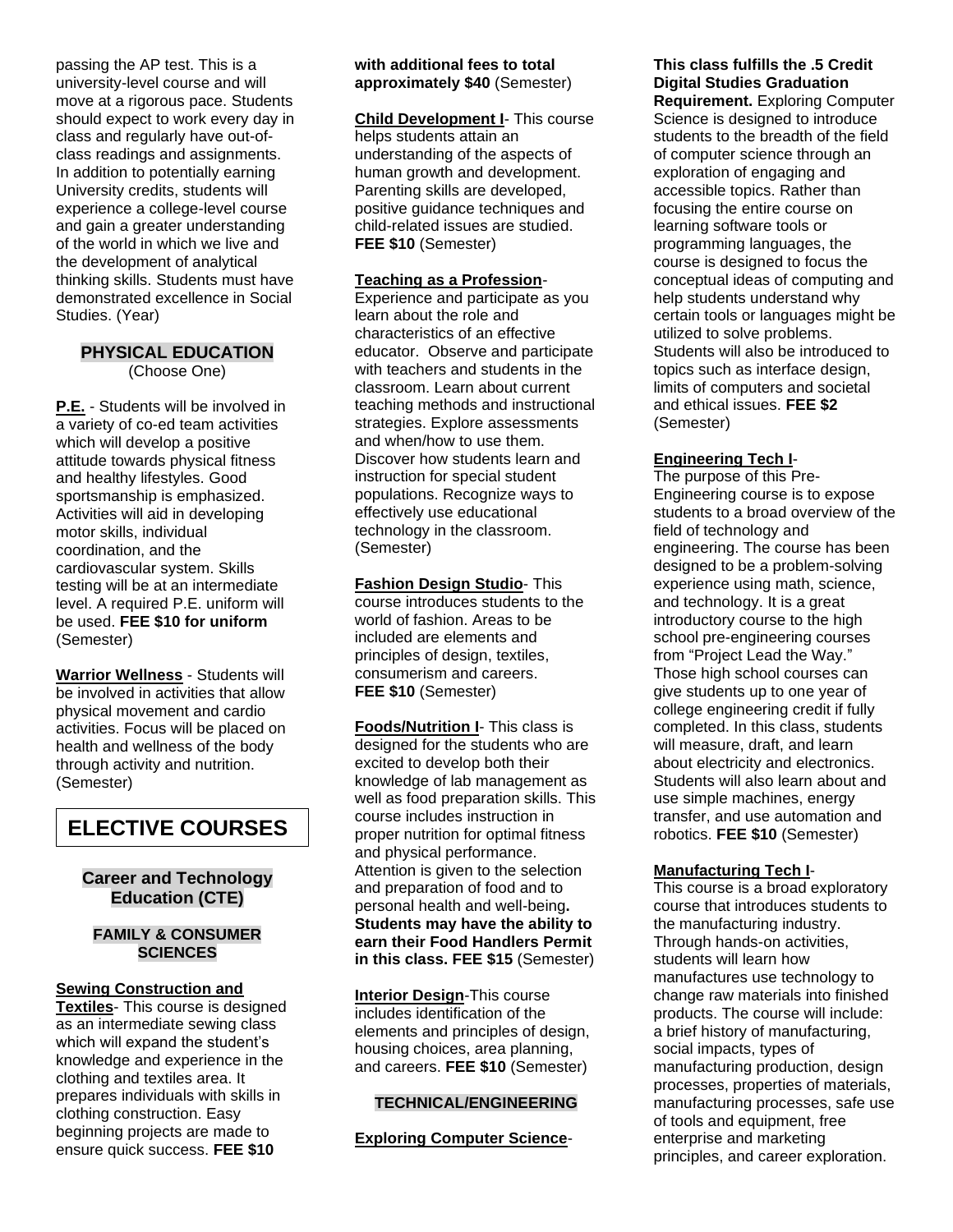### Students will participate in a state skills test. **FEE \$10 plus \$10-\$15 for personal projects.** (Semester)

### **Intro to Construction Tech I**-

This course is designed to provide students with a basic understanding of construction practices and how construction impacts their life, both socially and professionally. These impacts are explored using five elements that include: career opportunities, design, measurements, tools, and materials. Students will learn to measure, design a floor plan, and safely use shop equipment. Students will also construct different projects in the shop. **FEE \$10 plus \$10-\$15 for personal projects.** (Semester)

### **Pinterest to Projects**-

A hands-on, activity-based class introducing students to the research, design, documentation and production of various types of Pinterest projects. This course will introduce students to various craft manufacturing processes in wood, plastic, metal and other raw materials. **Student must have a Pinterest account. Additional student fees are required**. **FEE \$5 plus \$10-\$15 for personal projects** (Semester)

# **DIGITAL STUDIES**

### **Web Development 1**-

This course is designed to guide students in a project-based environment in the development of up-to-date concepts and skills that are used in the development of today's websites. Students will learn the fundamentals of how the internet works. They will learn and use the basic building blocks of the World Wide Web: HTML5 Coding, Cascading Style Sheets (CSS), and JavaScript. They follow the steps to create a website by planning, designing, developing, deploying, and maintaining of the website projects. Students will learn and use different scripting technologies to create more dynamic and interactive websites. They will learn what it takes for a career in web development as they

complete projects and create their own website. **FEE \$5** (Semester)

### **VEX Robotics**-

Students will learn to build and program VEX IQ robots. Students will practice mechanical design, construction, programming and teamwork skills. Using VEX IQ building pieces, motors and sensors, students will build robots that can complete a variety of challenges and obstacles. Students will use a controller to drive their robot and a computer to program their robot. In this course, students will work through processes of idea creation, planning, logical thinking, analysis and computational thinking to solve problems and accomplish goals. This course is designed for students who are interested in developing their programming and engineering skills. **FEE \$10**  (Semester)

# **ELECTIVE COURSES**

**Debate**- **Introductory Course to Debate.** Students will participate in a variety of speech activities designed to increase communication, argumentative and persuasive skills as well as confidence in public speaking. (Semester)

**Current Issues**- The focus of this class will be the exploration of global, national, and local issues currently affecting student's daily life. Students will gain an understanding of the current social, political, economic, and natural events using online, newspaper, political cartoons, maps, charts, documentary, radio, and television sources to support, and provide for, class discussion. Students will be expected to research credible sources and identify the origins of an issue, stay up to date on current issues, and participate in group presentations and class discussion. (Semester)

# **Math Lab**- **Teacher**

**Recommendation Only**- This class is designed to help students who may struggle with math concepts as they transition to the common core math curriculum. (Semester)

### **Office Assistant** - **Application**

**Only**-Students will assist in the main office. Students will answer phones and help with office work. They must have good citizenship and an approved application. (Semester)

#### **Peer Tutor**- **Application Only** -

Peer tutor duties include tutoring students with their academic work while modeling appropriate behavior. In accompanying a student to a regular education class, a Peer Tutor may take notes, keep students on task, and report the student's behavior and progress to the Special Education Teacher. In the Functional Skills classroom, Peer Tutors work oneon-one with students on their academic assignments. This is an excellent course and future job reference for students who have an interest in the following occupations: Teaching, Medicine, Psychology, Social Work, and Service Industry. (Semester)

#### **Teacher Assistant**- **Application**

**Only**-Students must have good attendance, good citizenship and an approved application. This class is designed to allow student to work directly with a teacher as a Teacher Assistant. Students will learn basic business and filing procedures. (Semester)

#### **Yearbook**- **Application Only**-

Students taking yearbook class will be involved in designing the school yearbook for West Point Jr. High. Students will complete several tasks to create a quality yearbook that reflects the history of the school year using eDesign software. Assignments will include developing a theme, designing a cover, taking photos for assigned activities, producing a layout design for assigned pages, and making changes to those pages as requested. It is important that students involved in the yearbook process work well as a team player. Grades are based on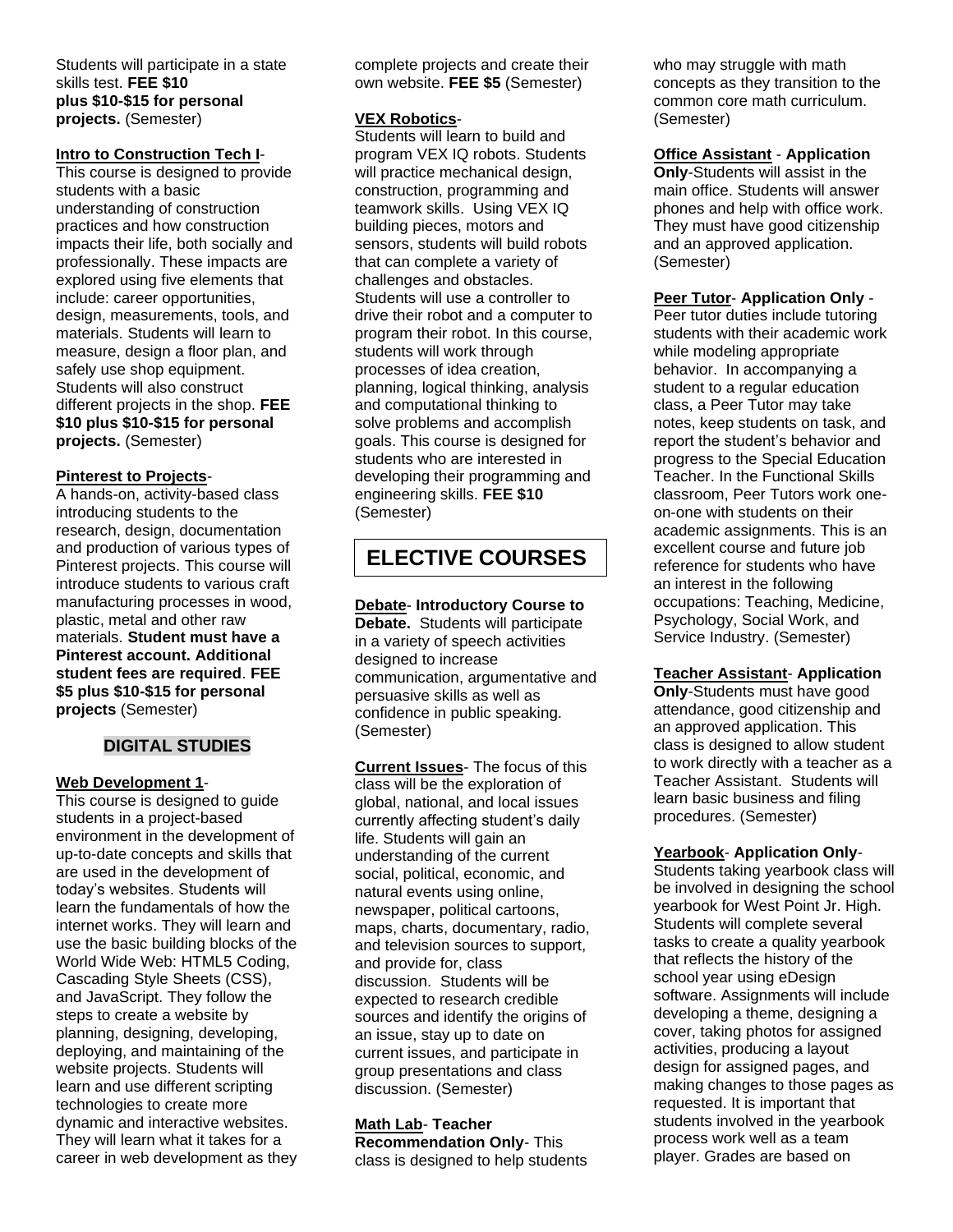quality of work, effort, and timeliness. **Open to 8th and 9th graders.** (Year)

# **Cheerleading- tryouts required**-

This course is for students that have made the cheer team. (First Semester only)

### **FINE ARTS**

### **High School Art Foundations I-Beginning**-*This course earns .5 credit for the Fine Art graduation requirement.* This is the beginning class for the visual arts. Students will have the opportunity to use a variety of art tools and techniques while experimenting with different drawing mediums. Student's will develop an understanding of art by analyzing art history, developing art, and evaluating the art they have created. This class has a drawing emphasis. **FEE \$15. Additional fees and supplies required.** (Semester)

**Intro to Ceramics I-** *This course earns .5 credit for the Fine Art graduation requirement.* This class gives an introduction to the basic skills of 3D form and pottery from clays with an emphasis on studio production. Students will learn to create pottery and sculpture using a variety of techniques. Once the projects have been built and fired students will finish them with low and high fire glazes to complete the projects. Student's will develop an understanding of art by analyzing art history, developing art, and evaluating the art they have created. **FEE \$15. Additional fees required.** (Semester)

**Painting-Advanced**-*This course earns .5 credit for the Fine Art graduation requirement.* **Prerequisite Art I or H.S. Art Foundations and Art II**

This is a higher level art course built to deepen and expand the student's knowledge and skills of art creation using watercolor and acrylic paint. Student's will be required to analyze art history, develop art, and evaluate the art they have created. In this class students will work through the

processes of idea formation, planning, creation, analysis and higher level thinking to design and create artwork with meaning. This class has a painting emphasis. **FEE \$20. Additional fees and supplies required.** (Semester)

# **Drawing I-**

**Intermediate/Advanced** *This course earns .5 credit for the Fine Art graduation requirement.* **Prerequisite Art I or H.S. Art Foundations**. Drawing focuses on black and white monochromatic rendering from life, pictures, masterworks, and imagination. This class focuses on expanding the students' knowledge and skills by creating art using drawing mediums. Student's will deepen and extend their understanding of art by analyzing art history, developing art, and evaluating the art they have created. In this class students will work through the processes of idea formation,

planning, creation, analysis and higher level thinking to design and create artwork with meaning. This class has a drawing emphasis. **FEE \$15. Additional fees required.** (Semester)

**Band Level I Brass**- Students will learn basic skills in finger placement, embouchure, notation and music theory. This class includes trumpets, trombones, baritones, and French horns. **FEE \$15** (Year)

### **Band Level I Woodwind**-

Students will learn basic skills in fingering, notation, and music theory. This class includes clarinets, saxophones, flutes, oboes, bassoons. **FEE \$15** (Year)

**Band Level II** (**Concert Band)**- This class will be comprised mostly of instrumentalists who have passed the beginning level. **FEE \$15** (Year)

### **Band Level III (Wind Ensemble)**- **Teacher Approval Required**

This will be our instrumental performing group to represent us in district festivals and other programs. **FEE \$15** (Year)

**Jazz Band Level II**- (**Audition Only) This auditioned ensemble meets before school. Students playing saxophone, trumpet, trombone, and drums must also be enrolled in a band class.** Guitarists interested in auditioning must be able to read standard notation and chord changes (not tab). They should also be familiar with jazz chord voicing. Attendance at all rehearsals and performances is required or may result in dismissal from the band. The Jazz Band performs at evening concerts, assemblies, festivals, and community functions. **FEE \$15** (Year)

**Percussion**- **(All Levels) Piano background strongly recommended.** Students will learn basic skills in notation, rhythm, and music theory. **FEE \$95** (Year)

**Choir I Women S/A**- This Choir teaches the fundamentals of music reading and singing. The choir sings a great variety of music and will do some choreography. This choir will perform regularly in concerts throughout the year. Attendance at concerts is mandatory. **FEE \$15 plus clothing cost.** (Year)

**Choir I Men T/B-** This Choir is a great chance for boys to learn to sing! They will sing music of all styles and perform regularly at concerts throughout the year. Attendance at concerts is mandatory. Students will learn the fundamentals of music theory. **FEE \$15 plus clothing cost.** (Year)

#### **Choir II (Crescendo Choir)**- **Teacher Permission Required**

This is a mixed ensemble that will represent WPJH to the public. This group will perform in concerts at school and outside of school. Attendance at the concerts is mandatory. This group will learn theory and vocal skills. They will sing a great variety of music and perform at District Festival. **FEE \$15 plus clothing cost.** (Year)

**Chorus Level III (Madrigals) Audition Only-** This is a mixed ensemble selected by audition that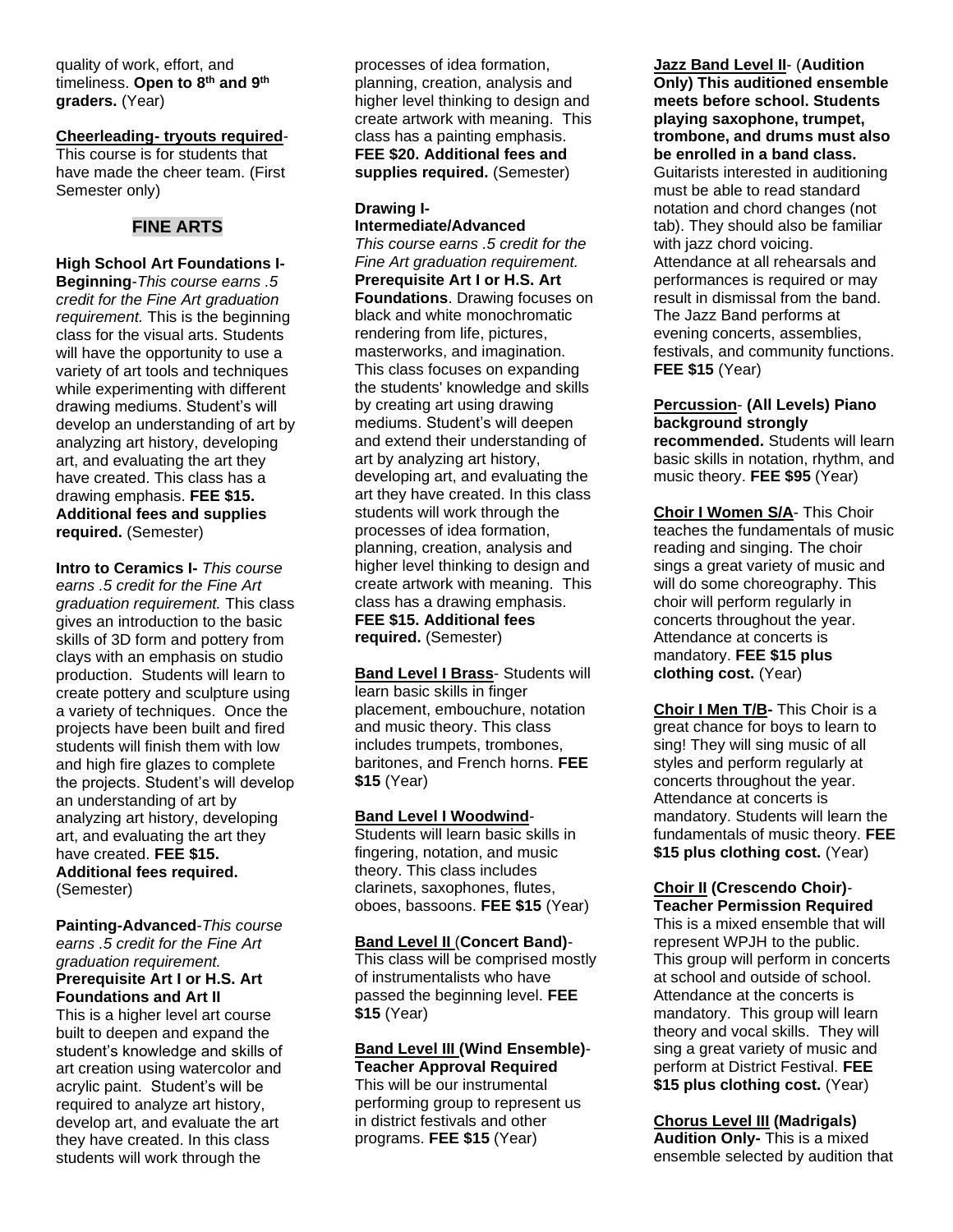will represent WPJH to the public. This group will perform in concerts at school and outside of school. Attendance at the concerts is mandatory. This group will learn theory and vocal skills. They will sing a great variety of music, some of which will be choreographed. **FEE \$15 plus clothing cost.** (Year)

**Orchestra Level I**-This is a beginning level course for students who have had 1 year of playing or willing to work hard to catch up. See general description below. **Students must provide their own instruments. School cellos and basses are available for a fee of \$95 per year. Concert black dress required. FEE \$15** (Year)

**Orchestra Level II**- This course is for students who have taken Level I Orchestra or played two years or more. This is a performing group for festivals and competitions. See general description below. **Students must provide their own instruments. School cellos and basses are available for a fee of \$95 per year. Concert black dress required. FEE \$15** (Year)

**Orchestra Level III**- This course is for students who have taken Level II Orchestra or played for three years or more. This is a performing group for festivals and competitions. See general description below. **Students must provide their own instruments. School cellos and basses are available for a fee of \$95 per year. Concert black dress required. FEE \$15** (Year)

### **All Orchestra Levels General**

**Description**- Students will develop and refine skills in playing, listening to, reading, creating and evaluating music at a faster rate and with more advanced music each level progressed. Students will develop musical skills while learning valuable life skills such as teamwork, goal setting, proper social skills, personal responsibility and integrity. The students' progress will be determined by the quality of performance rendered in front of a live audience. Students

will be expected to participate in concerts and performances outside the normal class day, at least (but not limited to) once a term. Instruments offered are violin, viola, cello or double bass.

**Theater 1**- Students will take an integrated approach to finding meaning in works of theatre through the study and appreciation of theatre as an art form, constructing meaning in works of theatre art through the student and skill development of theatre techniques in the creation of that theatre art. Students will also participate in scene, pantomime, and monologue presentations. **FEE \$10** (Semester)

### **Theater Foundation II**-

This course will continue to study theater as an art form, constructing meaning in works of theater art, and continued skill development of theater techniques. This is a performance class, with poems, monologues, scene work, and theater critiques. **FEE \$10**  (Semester)

### **Theater Foundation II-B**

Prerequisite Theater 1&2. To the basic concepts and goals of theatre education, this course adds depth as well as breadth through the study of production unity, character conflict, character motivation through movement and voice, projecting moods and feelings, trust, the design concepts of visualization and technology, researching a script, variety in art forms, assessing the performance effectiveness and famous theatre professionals. **FEE \$10** (Semester)

### **WORLD LANGUAGES**

**Spanish 1**- Instruction may begin in any grade 7-9. Students begin this course with no functional skills in the language. The course, regardless of language, is an introduction to the culture in which the language is spoken, its language, and its people. The main emphasis is on oral skills while developing reading and writing skills. The student will recognize the interrelationships of

languages and will develop appreciation for the target culture. The focus of this course is on novice to low proficiency. At the completion of the course, the goal is for students to be able to function at the novice to mid-range level. (Year)

**Spanish II**- Students should first complete the Level I course or have equivalent experience in the target language before taking this course. The level II course continues to develop the oral skills with added emphasis on reading and writing skills. The focus is on the development of novice-mid to mid-high proficiency. Expansion of vocabulary and grammatical structures continues. Contrast between English and the target language strengthen the language learning process. Culturally related activities of selected countries in the target culture or regions will be explored. At the completion of this course, the goal is for students to be able to function at the novice to high range. (Year)

**Spanish III**- **Prerequisite language proficiency in the novice-high range or a "B" in Spanish Level II.** Level III classes are often a turning point in the students' language learning experience as they are now able to successfully navigate most day-today interactions, gather greater meaning from things they read and hear, and excitement increases as they are now able to use their language skills in a more meaningful way due to their ability to "create" with the language. This course continues to develop the oral skills with added emphasis on reading and writing skills. The focus is on the development of novice-high to intermediate-low proficiency. Expansion of vocabulary and grammatical structures continues. At the completion of this course, the goal is for students to be able to function in the novicehigh/intermediate-low range. (Year)